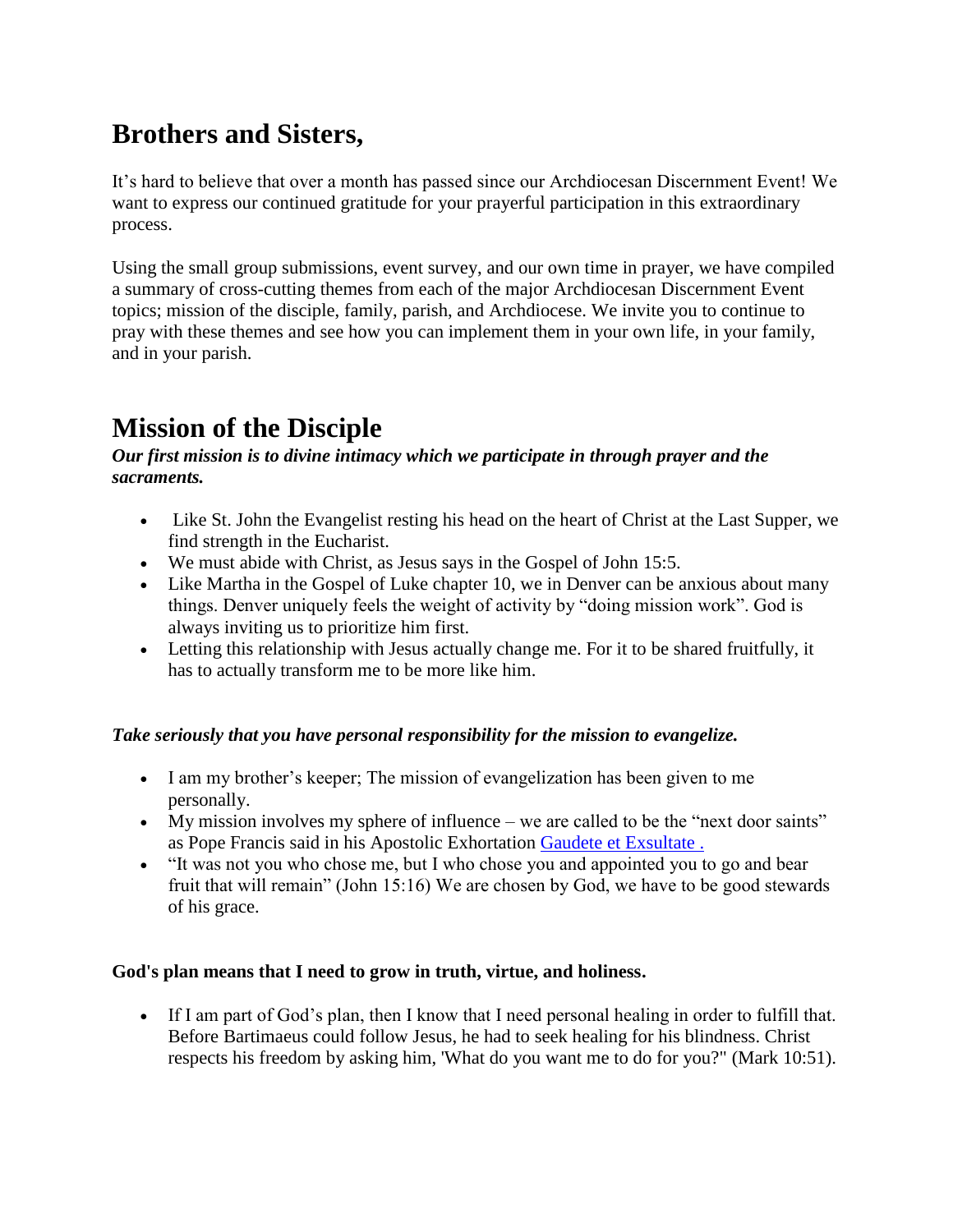**Our apostolic age needs lives characterized by public witness; we need to be intentional about sharing the fruits of abiding in the Lord which are love, joy, boldness, courage, and conviction.**

**Discipleship needs communion, unity, and community. We are not islands, not individuals but members of the Body of Christ.**

 Challenge the separation, isolation, and loneliness of our culture by being the communion of the Church

**Like St. Paul writes in his letter to the Romans, "outdo one another in showing honor..." (Romans 12:10) as disciples.**

**"Christ called to himself twelve men" and begins his public ministry with a community (Mark 3:13). Our calling, our growth, does not happen in isolation, it happens in the communion of the Church.**

## **Mission of the Family**

### **Embrace the messiness and suffering of the family.**

- Many people experience shame because their family situation does not live up to "the ideal family." This shame becomes a barrier to belonging and a perceived obstacle to feeling welcome in our communities.
- We need to guard our concept of family from becoming individualistic and instead embrace a biblical worldview of the family, which is more than just the nuclear family.
- Every family needs accompaniment.

## **Help the family to encounter healing and forgiveness.**

#### **Recognize that parents are the primary formators and educators of their children.**

 There is a desire, especially for parents, to receive formation and accompaniment and for families to mentor families.

#### **There is a need for strengthening and clarifying of what it means to be Father and Mother.**

Formation around what these roles mean during our apostolic time.

## **Identity is received, for good or bad, in the relationships that exist within families.**

There is a gravity to the role and responsibility of the family in light of that fact.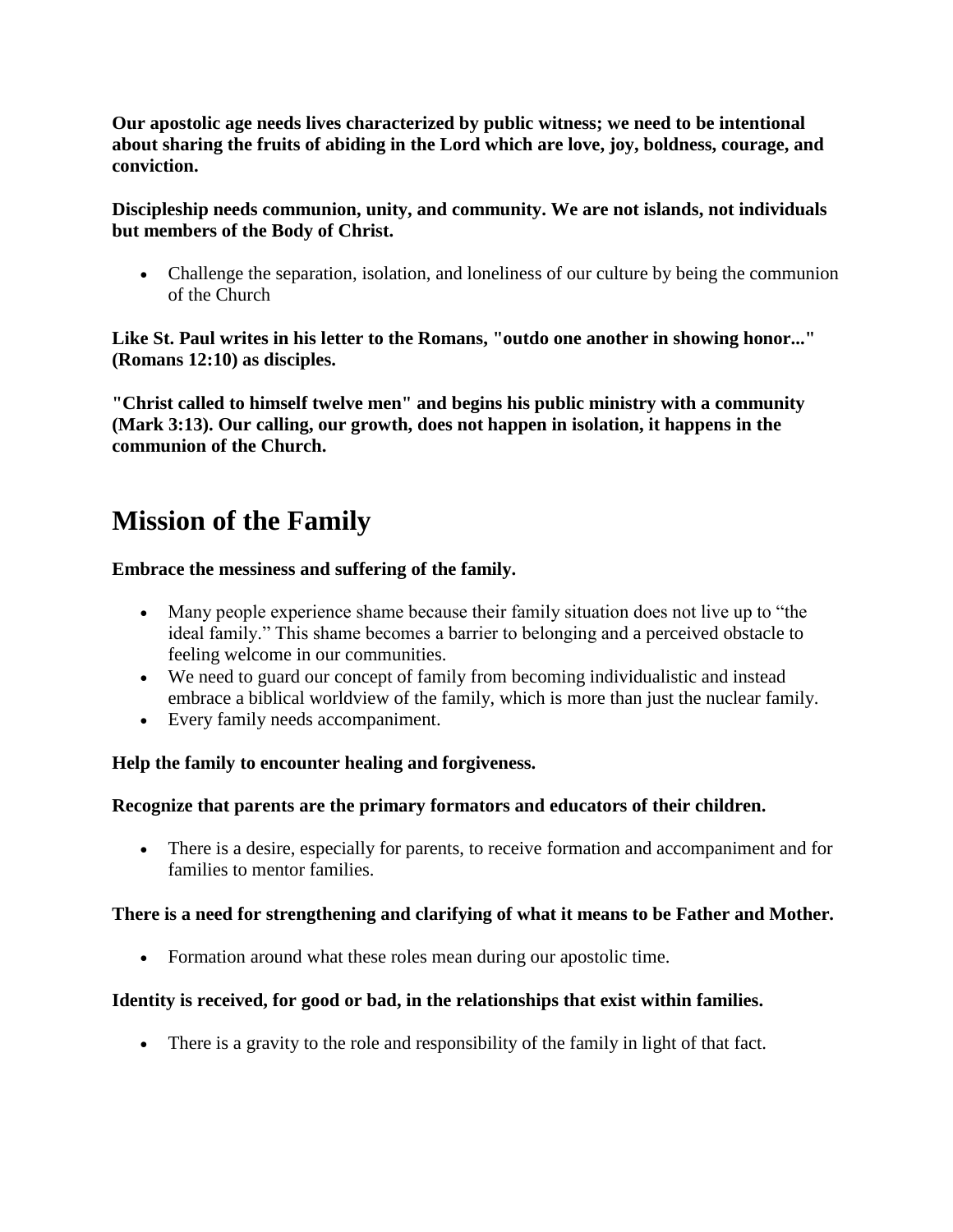# **Mission of the Parish**

**God is asking our parishes to become more welcoming. A welcoming like the Father of the prodigal son in the Gospel of Luke chapter 15. A home where people are expected and awaited, seen, known, and loved.**

- Be a place of belonging, a place where you can find your true identity.
- Accomplished through accompanying, more than a hospitality ministry
- Welcome through personal invitation: we each must welcome people home to the parish.
- To welcome does not mean you compromise (avoid the two flawed sides: compromise love and compromise truth): We're rooted in truth, in sound doctrine, in revelation. It must be an invitation to come and see.
- We are comfortable welcoming those who look like us. We need eyes to see who we're not welcoming.

#### **Our parishes need to be actively working towards a supernatural unity and healing between Catholics of different language/cultural backgrounds, liturgical expressions, political affiliations, etc. Healing is an avenue to unity.**

- Eike Jesus prays in the Gospel of John chapter  $17 -$  so that they (his disciples) may be one, as we are one…so that the world would know that you sent me
- Belonging to the parish also brings forth unity.
- Create unity within the parish community among ministries to reflect a Christian body. One community, not separate communities and ministries under one roof.
- The invitation is clear and has been ongoing, but have we responded to it?
- We can't pretend there have not been or are not wounds. We've inflicted wounds and we all need healing through reconciliation- reconciliation to Christ first (2 Corinthians 5:16- 21).

### **Parishes should be a place where disciples are equipped to live their mission and vocation. (Ephesians 4)**

- The laity is being called to be the protagonist: the task of the laity is to sanctify the world. Evangelization cannot fall solely on the clergy and ordained of the parish.
- The model of equipping isn't simply a classroom or lecture-based model. Equipping disciples within a parish happens through apprenticeship and accompaniment.
- Furthermore, that equipping disciples is not only giving them knowledge and skills but recognizing that God has already given them specific charisms that are essential to their mission. Accompaniment should be helping parishioners claim and exercise charisms they've already been given by the Holy Spirit.
- There are a lot of things parishes can be doing. In this time where we are being called to mission, a guiding question for us should be 'How is this helping me and others become missionary disciples?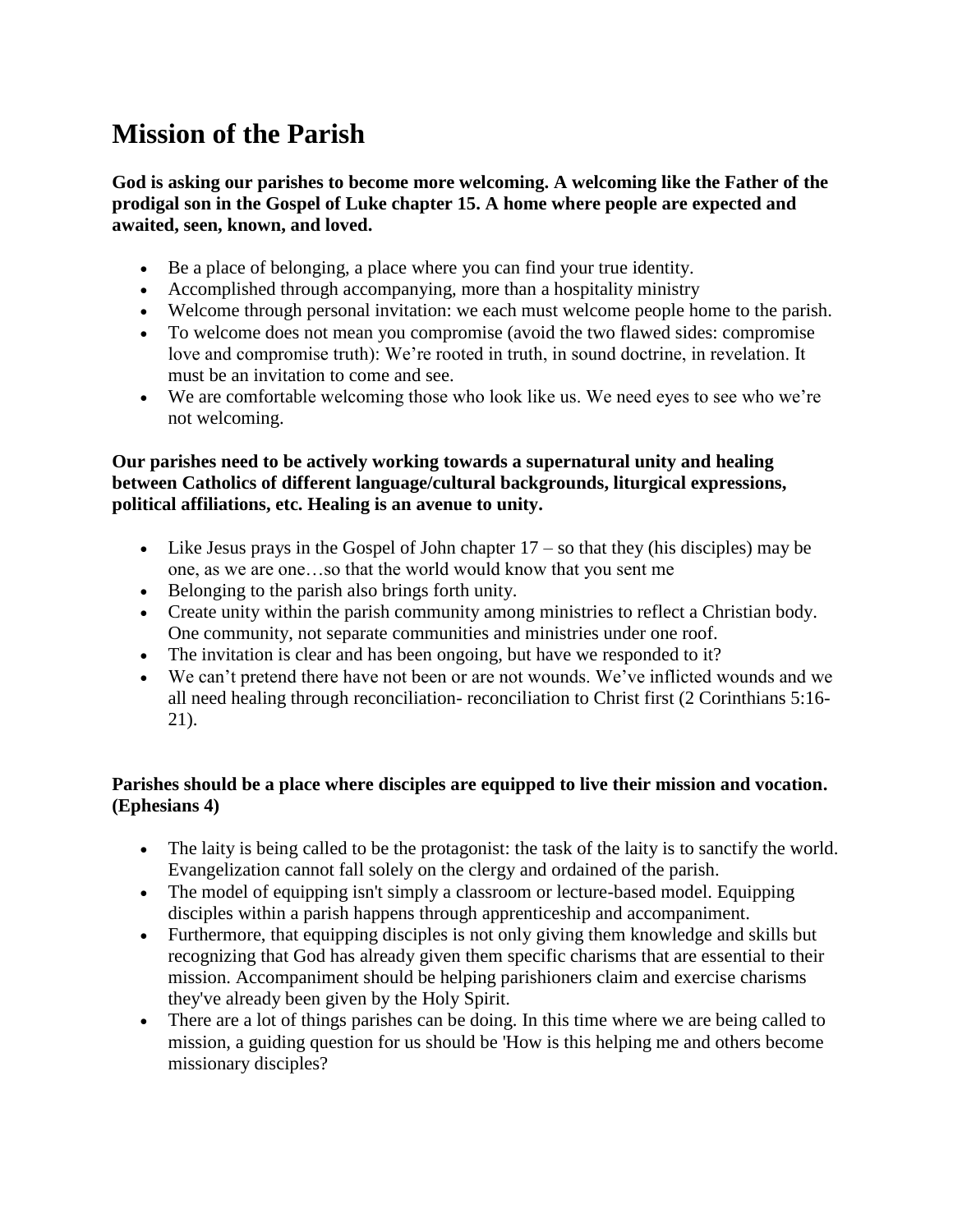**The parish doesn't exist for its own sake but is sent out for sake of the broader community. We need to reach out with the Good News, with the treasure we have, and share it.**

- Outreach to those who've fallen away
- Outreach to the poor
- Outreach to the broader community
- We need to get to know our territory, its reality, and our people, in and out of our pews.
- We're not called into mission alone. We have an individual responsibility to live the mission, but we are co-laborers in the vineyard of evangelization.
- The parish is being called to be a place of synodality, by journeying with the people.
- The parish is the place to share the fire of the Holy Spirit and be contagious with our Gospel joy. We're called to go back to the basics- "Be humble, do less, be more." As Jesus shares with Martha in Luke 10:41-42, "Martha, you are worried and distracted by many things; there is need of only one thing", and that is Christ Jesus and His Church. We are called to reflect on how much we're doing and if it is what Jesus is asking us to do.

**The Eucharist is the soul of the parish. "You will win the war before the Blessed Sacrament" - Venerable Fulton Sheen.**

## **Mission of the Church/Archdiocese of Denver**

#### **Healing - we have work to do to be a minister of healing.**

- Healing starts at the top: bishops, priests, pastoral center employees, lay leaders, parish staff, parishioners, etc.
- Seeking forgiveness for the wounds we've caused.
- Seeking healing from the wounds in the broader church, in families, and in individual lives.
- Respond to the call to equip parishes to be centers of healing
- Healing for communities of different languages and cultures that have been wounded by the Church and some of her priests.

#### **Unity - I need my Church in Northern Colorado to be united.**

- There is one body and one Spirit, just as you were called to the one hope of your calling, one Lord, one faith, one baptism, one God and Father of all, who is above all and through all and in all. Ephesians 4:4-6
- The Church should be an active agent of unity
- Consistency: of experience, formation, messaging/communications, between parishes, sacramental requirements.
- Communication of clarity of mission: more about the 'do' than the 'don't'.